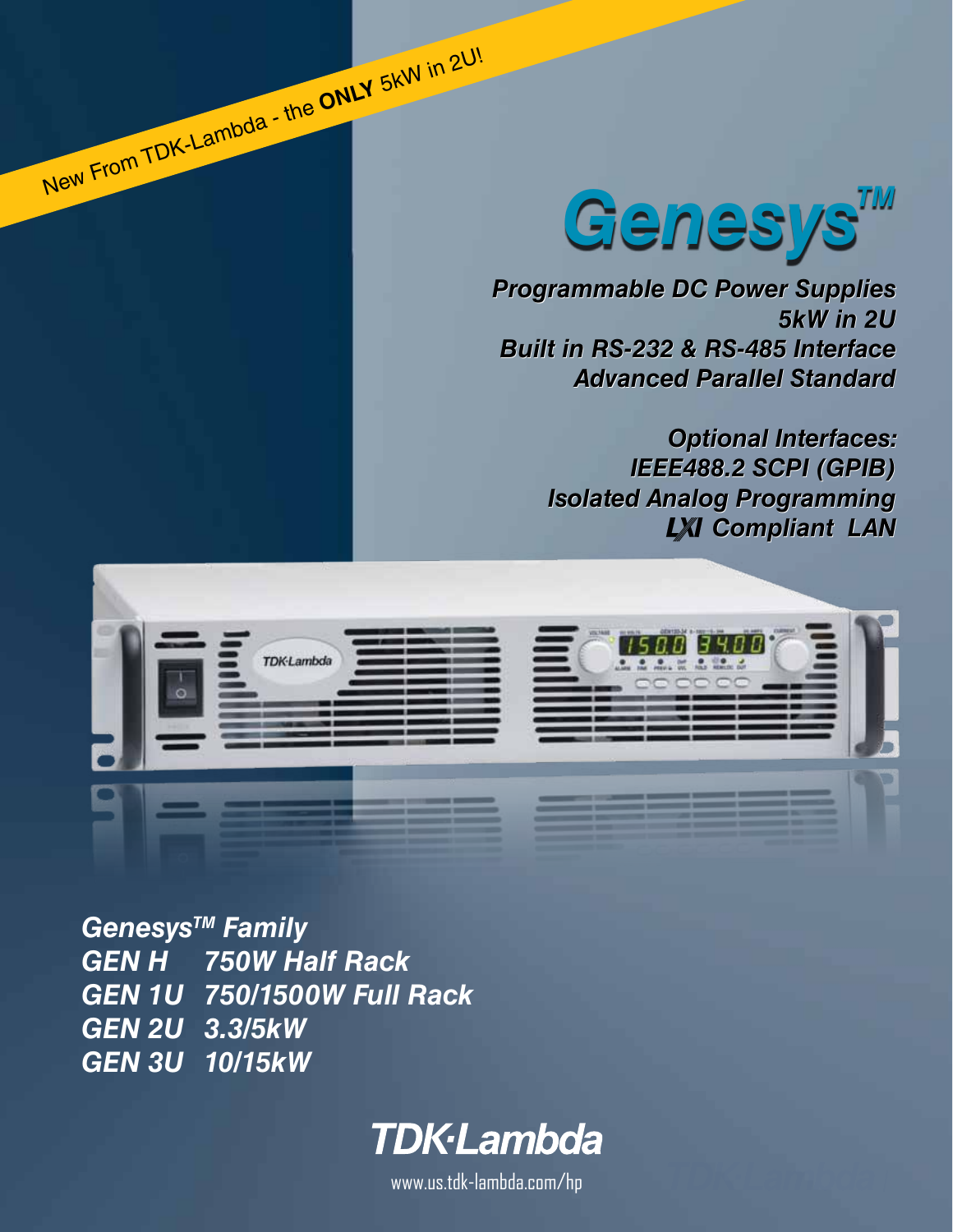The Genesys<sup>TM</sup> family of programmable power supplies sets a new standard for flexible, reliable, AC/DC power systems in OEM, Industrial and Laboratory applications.

### *Features include:*

- **• High Power Density 5kW in 2U**
- **• Wide Range of popular worldwide AC inputs, 3Ø (208VAC, 400VAC)**
- **• Active Power Factor Correction (Three-Phase AC Input)**
- **• Output Voltage up to 600V, Current up to 600A**
- **• Built-in RS-232/RS-485 Interface Standard**
- **• Global Commands for Serial RS-232/RS-485 Interface**
- **• Auto-Re-Start / Safe-Start: user selectable**
- **• Last-Setting Memory**
- High Resolution 16 bit ADCs & DACs
- Low Ripple & Noise
- Front Panel Lock selectable from Front Panel or Software
- Reliable Encoders for Voltage and Current Adjustment
- Constant Voltage/Constant Current auto-crossover
- Parallel Operation with Active Current Sharing; up to four identical units.
- Advanced Parallel Master / Slave. Total Current is Programmed and Measured via the Master.
- Independent Remote ON/OFF and Remote Enable/Disable
- External Analog Programming and Monitoring (user selectable 0-5V & 0-10V)
- Reliable Modular and SMT Design
- 19" Rack Mount capability for ATE and OEM applications
- Optional Interfaces

 Isolated Analog Programming and Monitoring Interface (0-5V/0-10V & 4-20mA) IEEE 488.2 SCPI (GPIB) Multi-Drop

**LXI** Compliant LAN

- USB Interface
- LabView and LabWindow™ drivers
- **Five Year Warranty**

Worldwide Safety Agency Approvals; CE Mark for LVD and EMC Regulation



## *Applications*

**GenesysTM** power supplies have been designed to meet the demands of a wide variety of applications. System Designers will appreciate new, standard, remote programming features such as Global commands. Also, new high-speed status monitoring is available for the RS-485 bus.

**Test Systems** using the IEEE-488 bus may achieve significant cost savings by incorporating the Optional IEEE Multi-Drop Interface for a Master and up to 30 RS-485 Multi-Drop Slaves. Then up to 30 Slaves may be equipped with the less expensive Optional RS-485 Multi-Drop (MD) interface.

**Higher power systems** can be configured with up to four 5kW modules. Each module is 2U with zero space between them (zero stack).

**Flexible configuration** is provided by the complete GenesysTM Family: 1U 750W Half-Rack, 1U 750W/1500W 2U 3.3kW/5kW Full-Rack. All are identical in Front Panel, Rear Panel Analog, and all Digital Interface Commands.

**OEM Designers** have a wide variety of Inputs and Outputs from which to select depending on application and location.

### *GenesysTM 1 5kW 2U*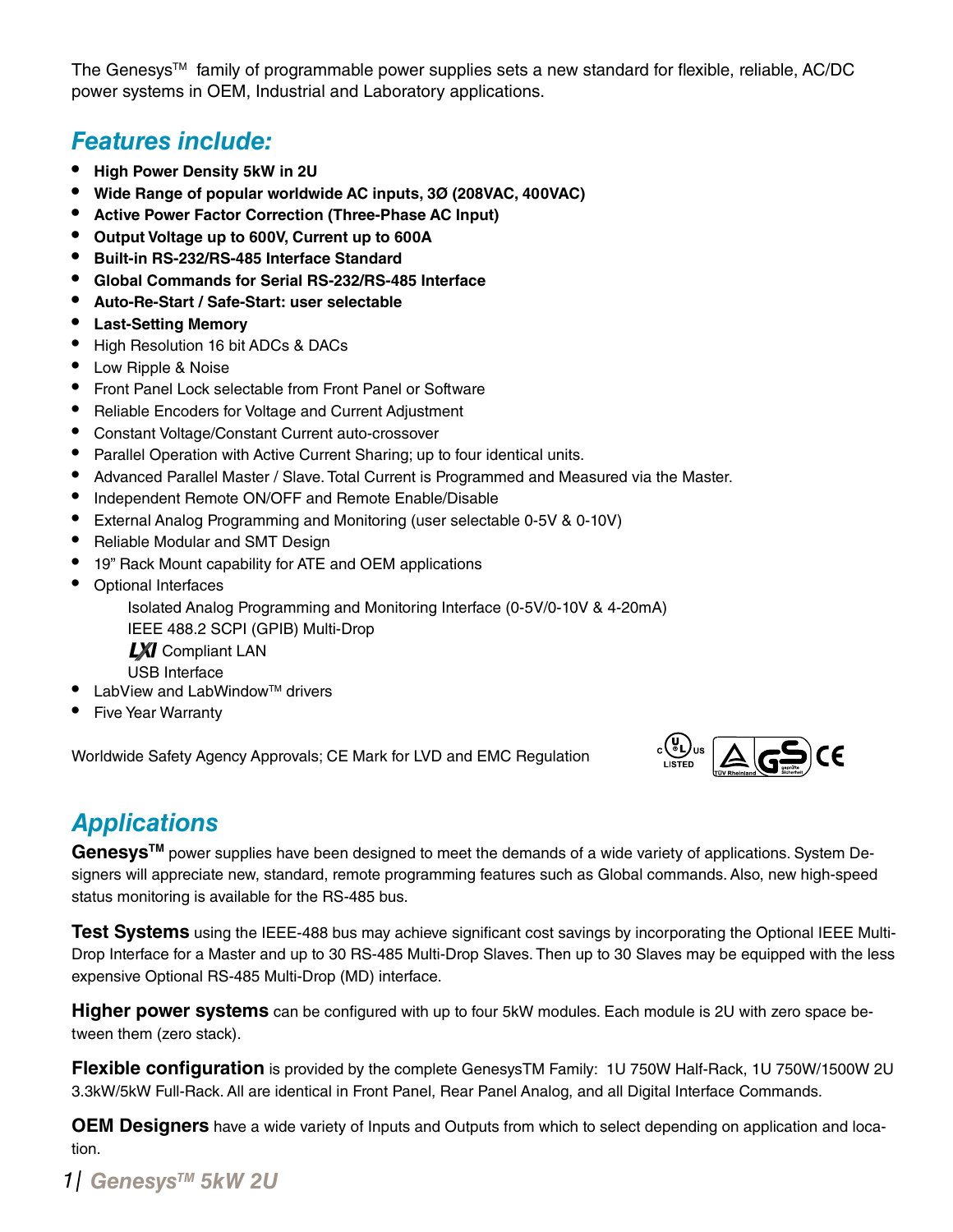## *Front Panel Description*



- 1. ON/OFF Switch
- 2. Air Intake allows zero stacking for maximum system flexibility and power density.
- 3. Reliable encoder controls Output Voltage, Address, OVP and UVL settings.
- 4. Volt Display shows Output Voltage and directly displays OVP, UVL and Address settings.
- 5. Reliable encoder controls Output Current, sets Baud rate and Advanced Parallel mode.
- 6. Current Display shows Output Current and displays Baud rate. Displays total current in Parallel Master/Slave Mode
- 7. Function/Status LEDs:
	-
	-
	- Alarm • • Fine Control • Preview Settings
	- Foldback Mode Remote Mode Output On
- 
- 8. Pushbuttons allow flexible user configuration
	- Coarse and Fine adjustment of Output Voltage/Current and Advanced Parallel Master or Slave
	- Preview settings and set Voltage/Current with Output OFF, Front Panel Lock
	- • Parallel Master/Slave
	- Set OVP and UVL Limits
	- Set Current Foldback Protection
	- • Go to Local Mode and select Address and Baud rate
	- Output ON/OFF and Auto/Safe Re-Start Mode

### *Rear Panel Description*



- 1. Remote/Local Output Voltage Sense Connections.
- 2. DIP Switches select 0-5V or 0-10V Programming and other functions.
- 3. DB25 (Female) connector allows (Non-isolated) Analog Program and Monitor and other functions.
- 4. RS-485 OUT to other Genesys™ Power Supplies.
- 5. RS-232/RS-485 IN Remote Serial Programming.
- 6. Output Connections: Rugged busbars (shown) for up to 100V Output; wire clamp connector for Outputs >100V.
- 7. Exit air assures reliable operation when zero stacked.
- 8. Input: 208 & 400VAC Three Phase, 50/60 Hz AC Input Connector: PHOENIX CONTACT Power Combicon PC 6/... Series with strain relief.
- 9. Optional Interface Position for IEEE 488.2 SCPI (shown) or Isolated Analog, LAN or USB Interface.

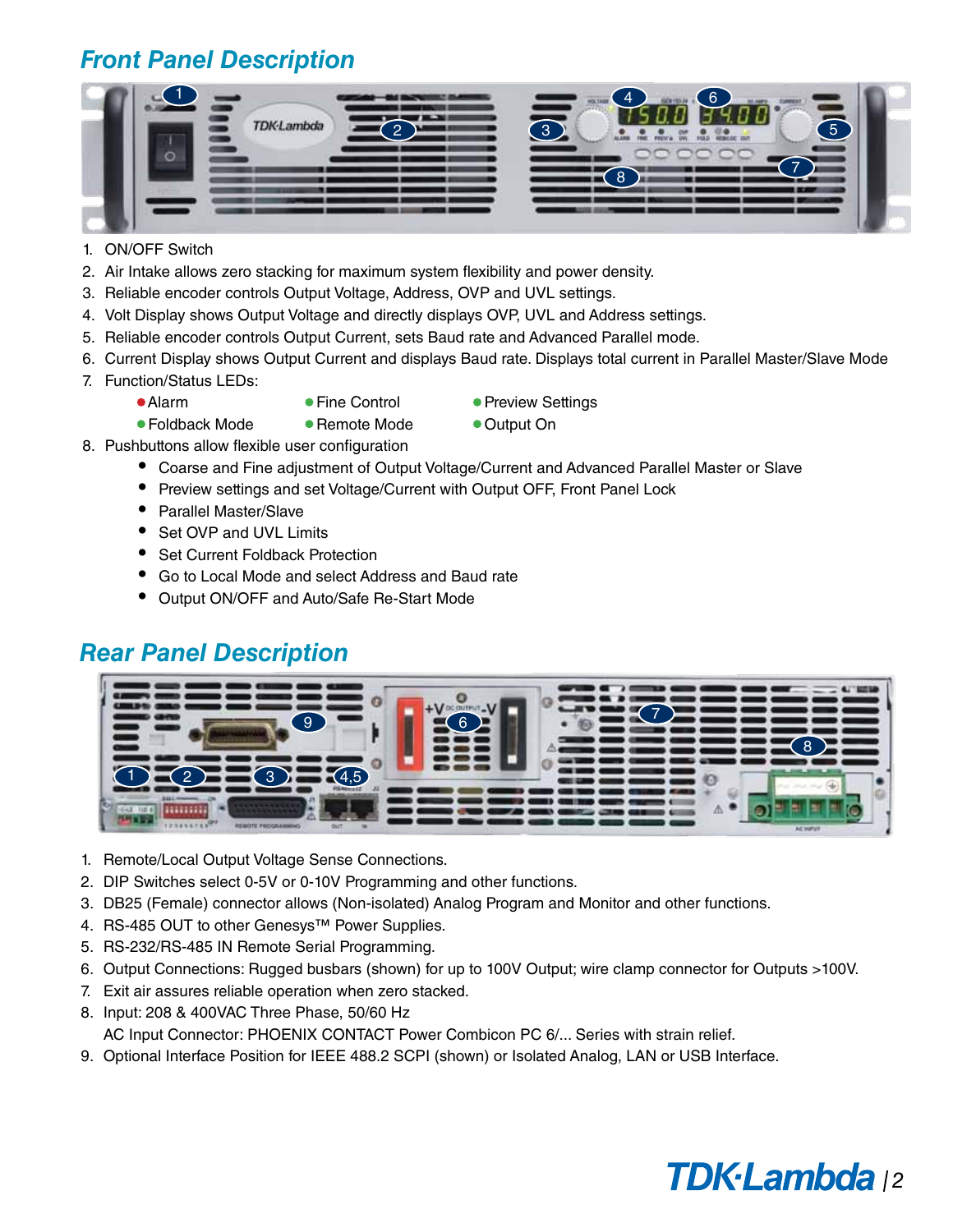### *GenesysTM 5kW Specifications*

| 1.0 MODEL                                                                                                                                               | <b>GEN</b>                                                                             | 8-600                                                                                                                                                                                | 10-500                                                                                                                                                                   | 16-310         | 20-250                  | 30-170 | 40-125                                                                                                                                                                               | 60-85 | 80-65 | 100-50 | 150-34 | 300-17 | 600-8.5 |
|---------------------------------------------------------------------------------------------------------------------------------------------------------|----------------------------------------------------------------------------------------|--------------------------------------------------------------------------------------------------------------------------------------------------------------------------------------|--------------------------------------------------------------------------------------------------------------------------------------------------------------------------|----------------|-------------------------|--------|--------------------------------------------------------------------------------------------------------------------------------------------------------------------------------------|-------|-------|--------|--------|--------|---------|
| 1. Rated Output voltage(*1)                                                                                                                             | v                                                                                      | 8                                                                                                                                                                                    | 10                                                                                                                                                                       | 16             | 20                      | 30     | 40                                                                                                                                                                                   | 60    | 80    | 100    | 150    | 300    | 600     |
| 2. Rated Output Current(*2)<br>3. Rated Output Power                                                                                                    | А                                                                                      | 600                                                                                                                                                                                  | 500                                                                                                                                                                      | 310            | 250                     | 170    | 125                                                                                                                                                                                  | 85    | 65    | 50     | 34     | 17     | 8.5     |
|                                                                                                                                                         | W                                                                                      | 4800                                                                                                                                                                                 | 5000                                                                                                                                                                     | 4960           | 5000                    | 5100   | 5000                                                                                                                                                                                 | 5100  | 5200  | 5000   | 5100   | 5100   | 5100    |
| <b>1.1 CONSTANT VOLTAGE MODE</b><br>1. Max.line regulation (0.01% of rated Vo)(*6)                                                                      | mV                                                                                     | 0.8                                                                                                                                                                                  | $\mathbf{1}$                                                                                                                                                             | 1.6            | $\overline{\mathbf{c}}$ | 3      | 4                                                                                                                                                                                    | 6     | 8     | 10     | 15     | 30     | 60      |
| 2. Max load regulation (0.015% of rated Vo+5mV)(*7)                                                                                                     | mV                                                                                     | 6.2                                                                                                                                                                                  | 6.5                                                                                                                                                                      | 7.4            | 8                       | 9.5    | 11                                                                                                                                                                                   | 14    | 17    | 20     | 27.5   | 50     | 95      |
| 3. Ripple and noise p-p 20MHz (*8)                                                                                                                      | mV                                                                                     | 75                                                                                                                                                                                   | 75                                                                                                                                                                       | 75             | 75                      | 75     | 75                                                                                                                                                                                   | 75    | 80    | 100    | 120    | 200    | 500     |
| 4. Ripple r.m.s 5Hz~1MHz                                                                                                                                | mV                                                                                     | $10$                                                                                                                                                                                 | 10                                                                                                                                                                       | 10             | 10                      | 10     | 10                                                                                                                                                                                   | 10    | 12    | 15     | 25     | 35     | 120     |
| 5. Remote sense compensation/wire                                                                                                                       | $\vee$<br>PPM/°C                                                                       | $\overline{2}$                                                                                                                                                                       | $\overline{2}$<br>100PPM/°C of rated output voltage, following 30 minutes warm-up                                                                                        | $\overline{2}$ | $\overline{c}$          | 5      | 5                                                                                                                                                                                    | 5     | 5     | 5      | 5      | 5      | 5       |
| 6. Temperature coefficient<br>7. Temperature stability                                                                                                  |                                                                                        |                                                                                                                                                                                      |                                                                                                                                                                          |                |                         |        | 0.05% of rated Vout over 8hrs interval following 30 minutes warm-up. Constant line, load & temp.                                                                                     |       |       |        |        |        |         |
| 8. Warm-up drift                                                                                                                                        |                                                                                        |                                                                                                                                                                                      |                                                                                                                                                                          |                |                         |        | Less than 0.05% of rated output voltage+2mV over 30 minutes following power On.                                                                                                      |       |       |        |        |        |         |
| 9. Up-prog. response time, 0~Vo Rated (*9)                                                                                                              | mS                                                                                     |                                                                                                                                                                                      |                                                                                                                                                                          | 30             |                         |        |                                                                                                                                                                                      |       |       | 50     |        |        | 100     |
| 10.Down-prog response time<br>Full-load (*9)                                                                                                            | mS                                                                                     | 15<br>400                                                                                                                                                                            |                                                                                                                                                                          | 50<br>600      |                         |        | 80<br>900                                                                                                                                                                            |       |       | 100    |        |        | 200     |
| No-load (*10)<br>11. Transient response time                                                                                                            | mS<br>mS                                                                               |                                                                                                                                                                                      | 500                                                                                                                                                                      |                | 700                     | 800    | Time for output voltage to recover within 0.5% of its rated output for a load change 10-90% of rated output current. Output set-point:                                               | 1000  | 1200  | 1500   | 2000   | 2500   | 3000    |
|                                                                                                                                                         |                                                                                        |                                                                                                                                                                                      |                                                                                                                                                                          |                |                         |        | 10-100%, local sense. Less than 1mSec for models up to and including 100V. 2msec for models above 100V                                                                               |       |       |        |        |        |         |
| <b>1.2 CONSTANT CURRENT MODE</b>                                                                                                                        |                                                                                        |                                                                                                                                                                                      |                                                                                                                                                                          |                |                         |        |                                                                                                                                                                                      |       |       |        |        |        |         |
| 1. Max.line regulation (0.05% of lo rated)(*6)                                                                                                          | mA                                                                                     | 300                                                                                                                                                                                  | 250                                                                                                                                                                      | 155            | 125                     | 85     | 62.5                                                                                                                                                                                 | 42.5  | 32.5  | 25     | 17     | 8.5    | 4.25    |
| 2. Max.load regulation (0.1% of lo rated)(*11)                                                                                                          | mA                                                                                     | 600                                                                                                                                                                                  | 500                                                                                                                                                                      | 310            | 250                     | 170    | 125                                                                                                                                                                                  | 58    | 65    | 50     | 34     | 17     | 8.5     |
| 3. Ripple r.m.s 5Hz~1MHz. (*12)                                                                                                                         | mA                                                                                     | 1950                                                                                                                                                                                 | 1800                                                                                                                                                                     | 1400           | 1000                    | 460    | 300                                                                                                                                                                                  | 150   | 120   | 100    | 90     | 30     | 15      |
| 4. Temperature coefficient<br>5. Temperature stability                                                                                                  |                                                                                        |                                                                                                                                                                                      |                                                                                                                                                                          |                |                         |        | PPM/°C 100PPM/°C from rated output current, following 30 minutes warm-up.<br>0.05% of rated lout over 8hrs. interval following 30minutes warm-up. Constant line, load & temperature. |       |       |        |        |        |         |
| 6. Warm-up drift                                                                                                                                        |                                                                                        |                                                                                                                                                                                      |                                                                                                                                                                          |                |                         |        | 8V~16V models: Less than ±0.5% of rated output current over 30 minutes following power On.                                                                                           |       |       |        |        |        |         |
|                                                                                                                                                         |                                                                                        |                                                                                                                                                                                      |                                                                                                                                                                          |                |                         |        | 20V~600V models: Less than ±0.25% of rated output current over 30 minutes following power On.                                                                                        |       |       |        |        |        |         |
| <b>1.3 PROTECTIVE FUNCTIONS</b>                                                                                                                         |                                                                                        |                                                                                                                                                                                      |                                                                                                                                                                          |                |                         |        |                                                                                                                                                                                      |       |       |        |        |        |         |
| 1. OCP                                                                                                                                                  |                                                                                        |                                                                                                                                                                                      | 0~105% Constant Current                                                                                                                                                  |                |                         |        |                                                                                                                                                                                      |       |       |        |        |        |         |
| 2. OCP Foldback<br>3. OVP type                                                                                                                          |                                                                                        | Output shut down when power supply change from CV to CC. User selectable.<br>Inverter shut-down, manual reset by AC input recycle or by OUT button or by communication port command. |                                                                                                                                                                          |                |                         |        |                                                                                                                                                                                      |       |       |        |        |        |         |
| 4. OVP trip point                                                                                                                                       |                                                                                        |                                                                                                                                                                                      | $0.5 - 10V$ 0.5 ~ 12V                                                                                                                                                    | $1 - 19V$      | 1~24V                   |        | 2~36V 2~44.1V 5~66.15V 5~88.2V 5~110.25V 5~165.3V 5~330.7V 5~661.5V                                                                                                                  |       |       |        |        |        |         |
| 5. Over Temperature Protection                                                                                                                          |                                                                                        |                                                                                                                                                                                      | User selectable, latched or non-latched.                                                                                                                                 |                |                         |        |                                                                                                                                                                                      |       |       |        |        |        |         |
| 6. Output Under Voltage Limit                                                                                                                           | Preset by front panel or communication port. Prevents from adjusting Vout below limit. |                                                                                                                                                                                      |                                                                                                                                                                          |                |                         |        |                                                                                                                                                                                      |       |       |        |        |        |         |
| 1.4 ANALOG PROGRAMMING AND MONITORING                                                                                                                   |                                                                                        |                                                                                                                                                                                      |                                                                                                                                                                          |                |                         |        |                                                                                                                                                                                      |       |       |        |        |        |         |
| 1. Vout Voltage Programming                                                                                                                             |                                                                                        | 0~100%, 0~5V or 0~10V, user select. Accuracy and linearity:±0.5% of rated Vout.<br>0~100%, 0~5V or 0~10V, user select. Accuracy and linearity:±1% of rated lout.                     |                                                                                                                                                                          |                |                         |        |                                                                                                                                                                                      |       |       |        |        |        |         |
| 2.lout Voltage Programming (*13)<br>3. Vout Resistor Programming                                                                                        |                                                                                        |                                                                                                                                                                                      |                                                                                                                                                                          |                |                         |        | 0~100%, 0~5/10Kohm full scale, user select., Accuracy and linearity: ±1% of rated Vout.                                                                                              |       |       |        |        |        |         |
| 4. lout Resistor Programming (*13)                                                                                                                      |                                                                                        |                                                                                                                                                                                      |                                                                                                                                                                          |                |                         |        | 0~100%, 0~5/10Kohm full scale, user select. Accuracy and linearity: ±1.5% of rated lout.                                                                                             |       |       |        |        |        |         |
| 5.On/Off control (rear panel)                                                                                                                           |                                                                                        |                                                                                                                                                                                      |                                                                                                                                                                          |                |                         |        | By electrical. Voltage: 0~0.6V/2~15V,or dry contact , user selectable logic.                                                                                                         |       |       |        |        |        |         |
| 6.Output Current monitor (*13)                                                                                                                          |                                                                                        |                                                                                                                                                                                      | 0~5V or 0~10V, Accuracy:±1%, user selectable.                                                                                                                            |                |                         |        |                                                                                                                                                                                      |       |       |        |        |        |         |
| 7.Output Voltage monitor                                                                                                                                |                                                                                        |                                                                                                                                                                                      | 0~5V or 0~10V, Accuracy:±1%, user selectable.<br>TTL high (4~5V) -OK, 0V-Fail 500ohm series resistance.                                                                  |                |                         |        |                                                                                                                                                                                      |       |       |        |        |        |         |
| 8. Power Supply OK signal<br>9. CV/CC Indicator                                                                                                         |                                                                                        |                                                                                                                                                                                      |                                                                                                                                                                          |                |                         |        |                                                                                                                                                                                      |       |       |        |        |        |         |
| 10. Enable/Disable                                                                                                                                      |                                                                                        |                                                                                                                                                                                      | Open Collector. CC Mode: ON, CV Mode: OFF. Maximum Voltage: 30V, Maximum sink current: 10mA.<br>Dry contact. Open:off, Short: on. Max. voltage at Enable/Disable in: 6V. |                |                         |        |                                                                                                                                                                                      |       |       |        |        |        |         |
| 11. Local/Remote analog control                                                                                                                         |                                                                                        |                                                                                                                                                                                      | By electrical signal or Open/Short: 0~0.6V or short: Remote, 4~5V or open: Local.                                                                                        |                |                         |        |                                                                                                                                                                                      |       |       |        |        |        |         |
| 12. Local/Remote analog control Indicator<br>Open collector, Local: Off, Remote: On. Maximum voltage: 30V, maximum sink current: 10mA.                  |                                                                                        |                                                                                                                                                                                      |                                                                                                                                                                          |                |                         |        |                                                                                                                                                                                      |       |       |        |        |        |         |
| <b>1.5 FRONT PANEL</b>                                                                                                                                  |                                                                                        |                                                                                                                                                                                      |                                                                                                                                                                          |                |                         |        |                                                                                                                                                                                      |       |       |        |        |        |         |
| 1. Control functions                                                                                                                                    |                                                                                        |                                                                                                                                                                                      |                                                                                                                                                                          |                |                         |        | Vout/ lout manual adjust by separate encoders (coarse and fine adjustment selectable).                                                                                               |       |       |        |        |        |         |
|                                                                                                                                                         |                                                                                        |                                                                                                                                                                                      | OVP/UVL manual adjust by Volt. Adjust encoder.                                                                                                                           |                |                         |        | On/Off, Output ON/OFF, Re-start modes (auto, safe), Foldback control (CV to CC), Go to local control.                                                                                |       |       |        |        |        |         |
|                                                                                                                                                         |                                                                                        |                                                                                                                                                                                      |                                                                                                                                                                          |                |                         |        | Address selection by Voltage (or current) adjust encoder. Number of addresses:31.                                                                                                    |       |       |        |        |        |         |
|                                                                                                                                                         |                                                                                        |                                                                                                                                                                                      | Re-start modes (automatic restart, safe mode).                                                                                                                           |                |                         |        |                                                                                                                                                                                      |       |       |        |        |        |         |
|                                                                                                                                                         |                                                                                        | Baud rate selection: 1200,2400,4800,9600 and 19,200.                                                                                                                                 |                                                                                                                                                                          |                |                         |        |                                                                                                                                                                                      |       |       |        |        |        |         |
| 2.Display                                                                                                                                               |                                                                                        |                                                                                                                                                                                      | Voltage: 4 digits, Accuracy: 0.5% of rated output Voltage ±1 count.<br>Current: 4 digits, Accuracy: 0.5% of rated output current ±1 count.                               |                |                         |        |                                                                                                                                                                                      |       |       |        |        |        |         |
| 3.Indications                                                                                                                                           |                                                                                        |                                                                                                                                                                                      |                                                                                                                                                                          |                |                         |        | Voltage, Current, Alarm, Fine, Preview, Foldback, Local, Output On, Front Panel Lock, CV/CC.                                                                                         |       |       |        |        |        |         |
| 1.6 Interface RS-232&RS-485 or Optional GPIB / LAN Interface                                                                                            |                                                                                        |                                                                                                                                                                                      |                                                                                                                                                                          |                |                         |        |                                                                                                                                                                                      |       |       |        |        |        |         |
| Model                                                                                                                                                   |                                                                                        | 8                                                                                                                                                                                    | 10                                                                                                                                                                       | 16             | 20                      | 30     | 40                                                                                                                                                                                   | 60    | 80    | 100    | 150    | 300    | 600     |
| 1. Remote Voltage Programming (16 bit)                                                                                                                  |                                                                                        |                                                                                                                                                                                      |                                                                                                                                                                          |                |                         |        |                                                                                                                                                                                      |       |       |        |        |        |         |
| Resolution (0.012% of Vo Rated)                                                                                                                         | mV                                                                                     | 0.96                                                                                                                                                                                 | 1.2                                                                                                                                                                      | 1.92           | 2.4                     | 3.6    | 4.8                                                                                                                                                                                  | 7.2   | 9.6   | 12     | 18     | 36     | 72      |
| Accuracy (0.1% of Vo Rated)                                                                                                                             | mV                                                                                     | 8                                                                                                                                                                                    | 10                                                                                                                                                                       | 16             | 20                      | 30     | 40                                                                                                                                                                                   | 60    | 80    | 100    | 150    | 300    | 600     |
| 2. Remote Current Programming (16 bit)                                                                                                                  |                                                                                        |                                                                                                                                                                                      |                                                                                                                                                                          |                |                         |        |                                                                                                                                                                                      |       |       |        |        |        |         |
| Resolution (0.012% of lo Rated)                                                                                                                         | mA                                                                                     | 72                                                                                                                                                                                   | 60                                                                                                                                                                       | 37.2           | 30                      | 20.4   | 15                                                                                                                                                                                   | 10.2  | 7.8   | 6      | 4.08   | 2.04   | 1.02    |
| Accuracy(0.3%of loRated+0.1% of loActual Output)*13                                                                                                     | mA                                                                                     | 2400                                                                                                                                                                                 | 2000                                                                                                                                                                     | 1240           | 1000                    | 680    | 500                                                                                                                                                                                  | 340   | 260   | 200    | 136    | 68     | 34      |
| 3. Readback Voltage<br>Resolution (0.012% of Vo Rated)                                                                                                  | mV                                                                                     | 0.96                                                                                                                                                                                 | 1.2                                                                                                                                                                      | 1.92           | 2.4                     | 3.6    | 4.8                                                                                                                                                                                  | 7.2   | 9.6   | 12     | 18     | 36     | 72      |
| Accuracy (0.15% of Vo Rated)                                                                                                                            | mV                                                                                     | 12                                                                                                                                                                                   | 15                                                                                                                                                                       | 24             | 30                      | 45     | 60                                                                                                                                                                                   | 90    | 120   | 150    | 225    | 450    | 900     |
| 4. Readback Current                                                                                                                                     |                                                                                        |                                                                                                                                                                                      |                                                                                                                                                                          |                |                         |        |                                                                                                                                                                                      |       |       |        |        |        |         |
| Resolution (0.012% of lo Rated)                                                                                                                         | mA                                                                                     | 72                                                                                                                                                                                   | 60                                                                                                                                                                       | 37.2           | 30                      | 20.4   | 15                                                                                                                                                                                   | 10.2  | 7.8   | 6      | 4.08   | 2.04   | 1.02    |
| Accuracy (0.4% of lo Rated)(*13)                                                                                                                        | mA                                                                                     | 2400                                                                                                                                                                                 | 2000                                                                                                                                                                     | 1240           | 1000                    | 680    | 500                                                                                                                                                                                  | 340   | 260   | 200    | 136    | 68     | 34      |
| 5. OVP/UVL Programming                                                                                                                                  |                                                                                        |                                                                                                                                                                                      |                                                                                                                                                                          |                |                         |        |                                                                                                                                                                                      |       |       |        |        |        |         |
| Resolution (0.1% of Vo Rated)                                                                                                                           | mV                                                                                     | 8                                                                                                                                                                                    | 10                                                                                                                                                                       | 16             | 20                      | 30     | 40                                                                                                                                                                                   | 60    | 80    | 100    | 150    | 300    | 600     |
| Accuracy (1% of Vo Rated)                                                                                                                               | mV                                                                                     | 80                                                                                                                                                                                   | 100                                                                                                                                                                      | 160            | 200                     | 300    | 400                                                                                                                                                                                  | 600   | 800   | 1000   | 1500   | 3000   | 6000    |
| *1: Minimum voltage is guaranteed to maximum 0.2% of rated output voltage.<br>*2. Minimum current is quaranteed to maximum 0.4% of rated output current |                                                                                        |                                                                                                                                                                                      |                                                                                                                                                                          |                |                         |        | *7: From No-Load to Full-Load, constant input voltage. Maximum drop in Remote Sense.<br>*8: For 8V-300V models: Measured with IFITA RC-0131A (1:1) probe For 600V model: Measured    |       |       |        |        |        |         |

\*2: Minimum current is guaranteed to maximum 0.4% of rated output current. \*3: For cases where conformance to various safety standards (UL, IEC, etc) is required, to be

described as 190-240Vac (50/60Hz) for 3-Phase 208V models, and 380~415Vac (50/60Hz) for

3-Phase 400V models. \*4: 3-Phase 208V models: At 208Vac input voltage, 3-Phase 400V: At 380Vac input voltage. With rated output power.

\*5: Not including EMI filter inrush current, less than 0.2mSec. \*6: 3-Phase 208V models: 170~265Vac, constant load. 3-Phase 400V models: 342~460Vac, constant load.

\*8: For 8V~300V models: Measured with JEITA RC-9131A (1:1) probe. For 600V mo with 10:1 probe.

\*9: From 10% to 90% or 90% to 10% of Rated Output Voltage, with rated, resistive load.

\*10: From 90% to 10% of Rated Output Voltage.

\*11: For load voltage change, equal to the unit voltage rating, constant input voltage. \*12: For 8V~16V models the ripple is measured from 2V to rated output voltage and rated output current. For other models, the ripple is measured at 10~100% of rated output voltage and rated output current.

\*13: The Constant Current programming readback and monitoring accuracy does not include the warm-up and Load regulation thermal drift.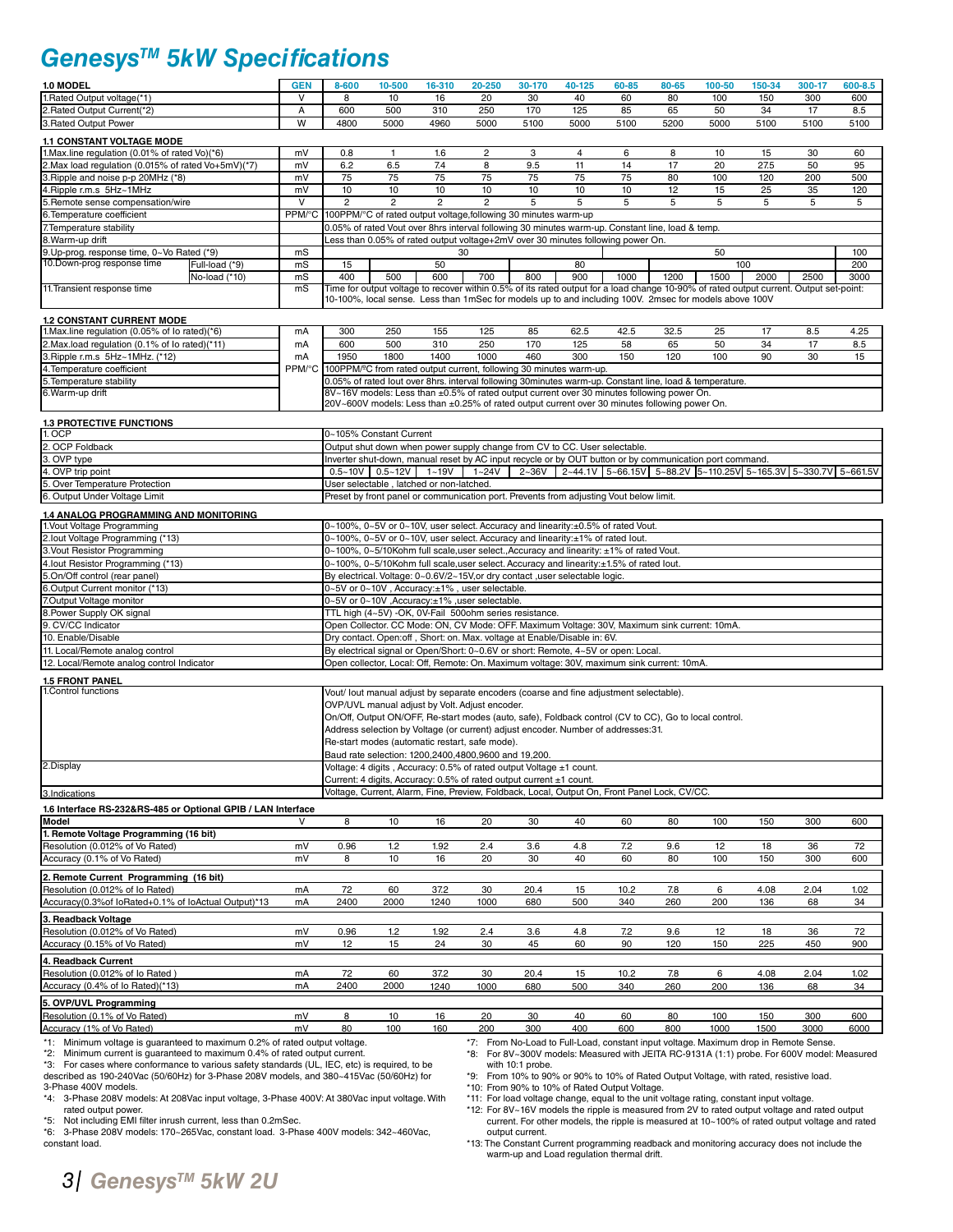### *GenesysTM 5kW Specifications*

| 2.1 INPUT CHARACTERISTICS                                 |                       | <b>GEN</b>                                                                                                                                  | 8-600                       | 10-500                                                                                                                                                                                                              | 16-310 | 20-250 | 30-170                                                                                                                                                                              | 40-125                                                                                                                                                                             | 60-85 | 80-65 | 100-50 | 150-34 | 300-17 | 600-8.5 |
|-----------------------------------------------------------|-----------------------|---------------------------------------------------------------------------------------------------------------------------------------------|-----------------------------|---------------------------------------------------------------------------------------------------------------------------------------------------------------------------------------------------------------------|--------|--------|-------------------------------------------------------------------------------------------------------------------------------------------------------------------------------------|------------------------------------------------------------------------------------------------------------------------------------------------------------------------------------|-------|-------|--------|--------|--------|---------|
| 1. Input voltage/freg. (*3)                               |                       | <b>VAC</b>                                                                                                                                  |                             | 3-Phase, 208Vac models: 170~265Vrms, 47~63Hz<br>3-Phase, 400V models: 342~460Vac, 47~63Hz                                                                                                                           |        |        |                                                                                                                                                                                     |                                                                                                                                                                                    |       |       |        |        |        |         |
| 2. Maximum Input                                          | 3-Phase, 208V models: | Arms                                                                                                                                        | 20.7                        | 21.5                                                                                                                                                                                                                | 21.4   | 21     | 21.5                                                                                                                                                                                | 20.6                                                                                                                                                                               | 20.5  | 21.4  | 20.6   | 21     | 21     | 21      |
| current at 100% load                                      | 3-Phase, 400V models: |                                                                                                                                             | 10.3                        | 10.7                                                                                                                                                                                                                | 10.6   | 10.5   | 10.2                                                                                                                                                                                | 10.2                                                                                                                                                                               | 10.2  | 10.6  | 10.2   | 10.4   | 10.4   | 10.4    |
| 3. Power Factor (Typ)                                     |                       |                                                                                                                                             |                             | 0.94 at 100% load and 208V/380V/400V/415V                                                                                                                                                                           |        |        |                                                                                                                                                                                     |                                                                                                                                                                                    |       |       |        |        |        |         |
| 4. Inrush Current                                         |                       | А                                                                                                                                           |                             |                                                                                                                                                                                                                     |        |        |                                                                                                                                                                                     | 3-Phase 200V: 50A, 3-Phase 400V: 20A. Not including the EMI filter inrush current, less than 0.2mSec.                                                                              |       |       |        |        |        |         |
| 5. Efficiency at 200V and 380V                            |                       | $\%$                                                                                                                                        | 84                          | 84                                                                                                                                                                                                                  | 84     | 86     | 86                                                                                                                                                                                  | 88                                                                                                                                                                                 | 90    | 88    | 88     | 88     | 88     | 88      |
| 6. Efficiency at 170V and 342V                            |                       | $\%$                                                                                                                                        | 84                          | 84                                                                                                                                                                                                                  | 84     | 86     | 86                                                                                                                                                                                  | 88                                                                                                                                                                                 | 90    | 88    | 88     | 88     | 88     | 88      |
| 7. Hold up time (CV Mode)                                 |                       | mS                                                                                                                                          | 5mS typical                 |                                                                                                                                                                                                                     |        |        |                                                                                                                                                                                     |                                                                                                                                                                                    |       |       |        |        |        |         |
| 8. Phase Imbalance                                        |                       | $\%$                                                                                                                                        | ≤5%                         |                                                                                                                                                                                                                     |        |        |                                                                                                                                                                                     |                                                                                                                                                                                    |       |       |        |        |        |         |
| 9. Leakage Current                                        | mA                    | lees than 3mA                                                                                                                               |                             |                                                                                                                                                                                                                     |        |        |                                                                                                                                                                                     |                                                                                                                                                                                    |       |       |        |        |        |         |
| 2.2 POWER SUPPLY CONFIGURATION                            |                       |                                                                                                                                             |                             |                                                                                                                                                                                                                     |        |        |                                                                                                                                                                                     |                                                                                                                                                                                    |       |       |        |        |        |         |
| 1. Parallel Operation                                     |                       | Up to Four (4) identical units may be connected in Master/Slave Mode with two wire connection. In Advanced parallel feature, the            |                             |                                                                                                                                                                                                                     |        |        |                                                                                                                                                                                     |                                                                                                                                                                                    |       |       |        |        |        |         |
|                                                           |                       |                                                                                                                                             |                             |                                                                                                                                                                                                                     |        |        |                                                                                                                                                                                     | current of Master Unit, multiplied by number of units connected in parallel, is made available on digital interface and displayed on front                                         |       |       |        |        |        |         |
|                                                           |                       | panel of Master unit. Remote analog current monitor of the Master is scaled to output current of the Master unit (only).                    |                             |                                                                                                                                                                                                                     |        |        |                                                                                                                                                                                     |                                                                                                                                                                                    |       |       |        |        |        |         |
| 2. Series Operation                                       |                       | Possible (with external diodes), up to identical 2 units with total output not to exceed +/-600V from chassis ground.                       |                             |                                                                                                                                                                                                                     |        |        |                                                                                                                                                                                     |                                                                                                                                                                                    |       |       |        |        |        |         |
| <b>2.3 ENVIRONMENTAL CONDITIONS</b>                       |                       |                                                                                                                                             |                             |                                                                                                                                                                                                                     |        |        |                                                                                                                                                                                     |                                                                                                                                                                                    |       |       |        |        |        |         |
| 1. Operating temp                                         |                       | 0~50°C, 100% load.                                                                                                                          |                             |                                                                                                                                                                                                                     |        |        |                                                                                                                                                                                     |                                                                                                                                                                                    |       |       |        |        |        |         |
| Storage temp                                              |                       | $-20-85$ °C                                                                                                                                 |                             |                                                                                                                                                                                                                     |        |        |                                                                                                                                                                                     |                                                                                                                                                                                    |       |       |        |        |        |         |
| 3. Operating humidity                                     |                       |                                                                                                                                             | 20~90% RH (non-condensing)  |                                                                                                                                                                                                                     |        |        |                                                                                                                                                                                     |                                                                                                                                                                                    |       |       |        |        |        |         |
| 4. Storage humidity                                       |                       |                                                                                                                                             | 10~95% RH (non-condensing). |                                                                                                                                                                                                                     |        |        |                                                                                                                                                                                     |                                                                                                                                                                                    |       |       |        |        |        |         |
| 5. Vibration AND sHOCK                                    |                       |                                                                                                                                             |                             |                                                                                                                                                                                                                     |        |        |                                                                                                                                                                                     |                                                                                                                                                                                    |       |       |        |        |        |         |
|                                                           |                       | MIL-STD-810F, method 514.5, The EUT is fixed to the vibrating surface.<br>Less than 20G, half sine, 11mSec. Unit is unpacked.               |                             |                                                                                                                                                                                                                     |        |        |                                                                                                                                                                                     |                                                                                                                                                                                    |       |       |        |        |        |         |
|                                                           |                       | ASTM D4169, Standard Practice for Performance Testing of Shipping Containers and Systems, Shipping Unit: Single Package                     |                             |                                                                                                                                                                                                                     |        |        |                                                                                                                                                                                     |                                                                                                                                                                                    |       |       |        |        |        |         |
|                                                           |                       | Assurance Level: Level II; Acceptance Criteria: Criterion 1 - No product damage Criterion 2 - Packaging is intact, Distribution Cycle: 12 - |                             |                                                                                                                                                                                                                     |        |        |                                                                                                                                                                                     |                                                                                                                                                                                    |       |       |        |        |        |         |
|                                                           |                       |                                                                                                                                             |                             | Air (intercity) and motor freight (local), unitized is used                                                                                                                                                         |        |        |                                                                                                                                                                                     |                                                                                                                                                                                    |       |       |        |        |        |         |
| 6. Altitude                                               |                       |                                                                                                                                             |                             |                                                                                                                                                                                                                     |        |        |                                                                                                                                                                                     | Operating: 10000ft (3000m), Derate output current by 2%/100m above 2000m, Non operating: 40000ft (12000m).                                                                         |       |       |        |        |        |         |
| <b>2.4 EMC</b>                                            |                       |                                                                                                                                             |                             |                                                                                                                                                                                                                     |        |        |                                                                                                                                                                                     |                                                                                                                                                                                    |       |       |        |        |        |         |
| 1. Applicable Standards:                                  |                       |                                                                                                                                             |                             |                                                                                                                                                                                                                     |        |        |                                                                                                                                                                                     |                                                                                                                                                                                    |       |       |        |        |        |         |
| 2. ESD                                                    |                       |                                                                                                                                             |                             | IEC1000-4-2. Air-disch.-8kV, contact disch.-4kV                                                                                                                                                                     |        |        |                                                                                                                                                                                     |                                                                                                                                                                                    |       |       |        |        |        |         |
| 3. Fast transients                                        |                       | IEC1000-4-4.2kV                                                                                                                             |                             |                                                                                                                                                                                                                     |        |        |                                                                                                                                                                                     |                                                                                                                                                                                    |       |       |        |        |        |         |
| 4. Surge immunity                                         |                       |                                                                                                                                             |                             | IEC1000-4-5. 1kV line to line, 2kV line to ground                                                                                                                                                                   |        |        |                                                                                                                                                                                     |                                                                                                                                                                                    |       |       |        |        |        |         |
| 5. Conducted immunity                                     |                       | IEC1000-4-6, 3V                                                                                                                             |                             |                                                                                                                                                                                                                     |        |        |                                                                                                                                                                                     |                                                                                                                                                                                    |       |       |        |        |        |         |
| 6. Radiated immunity                                      |                       | IEC1000-4-3, 3V/m                                                                                                                           |                             |                                                                                                                                                                                                                     |        |        |                                                                                                                                                                                     |                                                                                                                                                                                    |       |       |        |        |        |         |
| 7. Magnetic field immunity                                |                       | EN61000-4-8, 1A/m                                                                                                                           |                             |                                                                                                                                                                                                                     |        |        |                                                                                                                                                                                     |                                                                                                                                                                                    |       |       |        |        |        |         |
| 8. Voltage dips                                           |                       | EN61000-4-11                                                                                                                                |                             |                                                                                                                                                                                                                     |        |        |                                                                                                                                                                                     |                                                                                                                                                                                    |       |       |        |        |        |         |
| 9. Conducted emission<br>EN55022A, FCC part 15-A, VCCI-A. |                       |                                                                                                                                             |                             |                                                                                                                                                                                                                     |        |        |                                                                                                                                                                                     |                                                                                                                                                                                    |       |       |        |        |        |         |
| 10. Radiated emission                                     |                       | EN55022A, FCC part 15-A, VCCI-A.                                                                                                            |                             |                                                                                                                                                                                                                     |        |        |                                                                                                                                                                                     |                                                                                                                                                                                    |       |       |        |        |        |         |
| 2.5 SAFETY                                                |                       |                                                                                                                                             |                             |                                                                                                                                                                                                                     |        |        |                                                                                                                                                                                     |                                                                                                                                                                                    |       |       |        |        |        |         |
| 1. Applicable standards:                                  |                       |                                                                                                                                             |                             |                                                                                                                                                                                                                     |        |        |                                                                                                                                                                                     | CE Mark, UL60950, EN60950 listed. Vout<40V: Output is SELV, IEEE/Isolated analog are SELV.                                                                                         |       |       |        |        |        |         |
|                                                           |                       |                                                                                                                                             |                             | 40 <vout≤400v: analog="" are="" hazardous,="" ieee="" is="" isolated="" output="" selv.<="" td=""><td></td><td></td><td></td><td></td><td></td><td></td><td></td><td></td><td></td><td></td></vout≤400v:>           |        |        |                                                                                                                                                                                     |                                                                                                                                                                                    |       |       |        |        |        |         |
|                                                           |                       |                                                                                                                                             |                             | 400 <vout≤600v:output analog="" are="" hazardous,="" ieee="" is="" isolated="" not="" selv.<="" td=""><td></td><td></td><td></td><td></td><td></td><td></td><td></td><td></td><td></td><td></td></vout≤600v:output> |        |        |                                                                                                                                                                                     |                                                                                                                                                                                    |       |       |        |        |        |         |
| 2. Withstand voltage                                      |                       |                                                                                                                                             |                             |                                                                                                                                                                                                                     |        |        |                                                                                                                                                                                     | Vout≤40V models :Input-Outputs (SELV): 4242VDC 1min, Input-Ground: 2828VDC 1min.                                                                                                   |       |       |        |        |        |         |
|                                                           |                       |                                                                                                                                             |                             |                                                                                                                                                                                                                     |        |        |                                                                                                                                                                                     | 40 <vout≤100v 1min,="" 1min.<="" 2600vdc="" 4242vdc="" input-haz.="" input-selv:="" models:="" output:="" td=""><td></td><td></td><td></td><td></td><td></td><td></td></vout≤100v> |       |       |        |        |        |         |
|                                                           |                       |                                                                                                                                             |                             |                                                                                                                                                                                                                     |        |        |                                                                                                                                                                                     | Hazardous Output.-SELV: 1900VDC 1min, Hazardous Output-Ground:1200VDC 1min. Input-Ground: 2828VDC 1min.                                                                            |       |       |        |        |        |         |
|                                                           |                       |                                                                                                                                             |                             |                                                                                                                                                                                                                     |        |        | 100 <vout≤600v 1min,="" 1min.<="" 4000vdc="" 4242vdc="" input-haz.="" input-selv:="" models:="" output:="" td=""><td></td><td></td><td></td><td></td><td></td><td></td></vout≤600v> |                                                                                                                                                                                    |       |       |        |        |        |         |
|                                                           |                       |                                                                                                                                             |                             |                                                                                                                                                                                                                     |        |        |                                                                                                                                                                                     | Hazardous Output.-SELV: 3550VDC 1min. Hazardous Output-Ground:2670VDC 1min. Input-Ground: 2828VDC 1min.                                                                            |       |       |        |        |        |         |
| 3.Insulation resistance                                   |                       |                                                                                                                                             |                             | More than 100Mohm at 25°C, 70% RH.                                                                                                                                                                                  |        |        |                                                                                                                                                                                     |                                                                                                                                                                                    |       |       |        |        |        |         |
| 2.6 MECHANICAL CONSTRUCTION                               |                       |                                                                                                                                             |                             |                                                                                                                                                                                                                     |        |        |                                                                                                                                                                                     |                                                                                                                                                                                    |       |       |        |        |        |         |
| 1. Cooling                                                |                       |                                                                                                                                             |                             |                                                                                                                                                                                                                     |        |        |                                                                                                                                                                                     | Forced air flow: from front to rear. No ventilation holes at the top or bottom of the chassis; Variable fan speed.                                                                 |       |       |        |        |        |         |
|                                                           |                       |                                                                                                                                             |                             |                                                                                                                                                                                                                     |        |        |                                                                                                                                                                                     |                                                                                                                                                                                    |       |       |        |        |        |         |
| 2. Dimensions (WxHxD)                                     |                       |                                                                                                                                             |                             |                                                                                                                                                                                                                     |        |        |                                                                                                                                                                                     | W: 423mm / 16.65" H: 88mm / 3.46", D: 442.5mm / 17.42" (excluding connectors, encoders, handles, etc.)                                                                             |       |       |        |        |        |         |
| 3. Weight                                                 |                       | 16 kg. / 35.2lbs                                                                                                                            |                             |                                                                                                                                                                                                                     |        |        |                                                                                                                                                                                     |                                                                                                                                                                                    |       |       |        |        |        |         |
| 4. AC Input connector (with Protective Cover)             |                       |                                                                                                                                             |                             |                                                                                                                                                                                                                     |        |        |                                                                                                                                                                                     | 3-Phase, 208V & 400V models, Power Combicon PC 6-16/4-GF-10,16 series, with Strain relief.                                                                                         |       |       |        |        |        |         |
| 5.Output connectors                                       |                       |                                                                                                                                             |                             |                                                                                                                                                                                                                     |        |        |                                                                                                                                                                                     | 8V to 100V models: Bus-bars (hole Ø 10.5mm). 150V to 600V models: wire clamp connector, Phoenix P/N: FRONT-4-H-7.62                                                                |       |       |        |        |        |         |
| 2.7 Warranty                                              |                       |                                                                                                                                             |                             |                                                                                                                                                                                                                     |        |        |                                                                                                                                                                                     |                                                                                                                                                                                    |       |       |        |        |        |         |
| 1. Warranty                                               |                       | 5 years.                                                                                                                                    |                             |                                                                                                                                                                                                                     |        |        |                                                                                                                                                                                     |                                                                                                                                                                                    |       |       |        |        |        |         |

### **Outline Drawing GenesysTM 5kW Units**







#### **NOTE**

- 1. Bus bars for 8V to 100V models (shown)
- Wire clamp connector for 150V to 600V models
- 2. Plug connectors included with the power supply<br>3. Chassis slides mounting holes #10-32 marked " Chassis slides mounting holes #10-32 marked "A"

 **GENERAL DEVICES** P/N: C-300-S-116 or equivalent

# TDK-Lambda<sub>14</sub>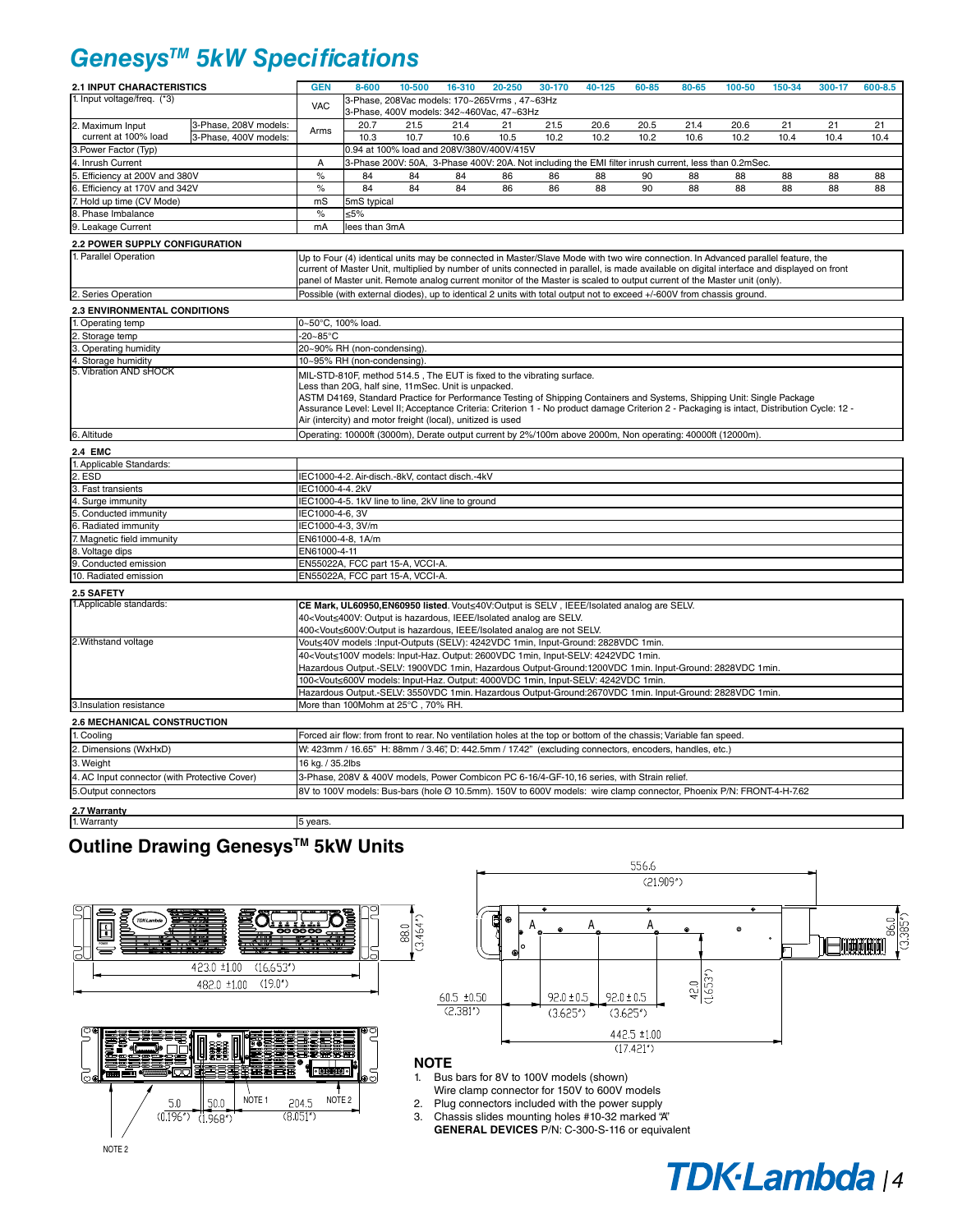### *GenesysTM Power Parallel and Series Configurations*

#### **Parallel operation - Master/Slave:**

Active current sharing allows up to four identical units to be connected in an auto-parallel configuration for four times the output power. **In Advanced Parallel Master/Slave Mode, total current is programmed and reported by the Master, Up to four supplies act as one.**



#### **Series operation**

Up to two units may be connected in series to increase the output voltage or to provide bipolar output. (Max 600V to Chassis Ground).

### *Remote Programming via RS-232 & RS-485 Interface*

Standard Serial Interface allows daisy-chain control of up to 31 power supplies on the same communication bus with built-in RS-232 & RS-485 Interface with or without Multi-Drop option.





## *Programming Options (Factory installed)*

#### **New IEEE Multi-Drop Interface P/N: IEMD**

- Allows IEEE Master to control up to 30 (Multi-Drop equipped) slaves over RS-485 daisy-chain
- Only the Master needs be equipped with IEEE Interface
- IEEE 488.2 SCPI Compliant
- 
- • Program Voltage Program Current Over Voltage setting and shutdown
- **Error and Status Messages**

### **New Multi-Drop Slave Option P/N:** MD

Slaves need to be equipped with the MD Slave (RS-485) option

### **Isolated Analog Programming**

- Four Channels to Program and Monitor Voltage and Current.
- Isolation allows operation with floating references in harsh electrical environments.
- Choose between programming with Voltage or Current.
- **LAN** Interface **LXI** Compliant to Class C **P/N:** LAN Meets all LXI-C Requirements Address Viewable on Front Panel Fixed and Dynamic Addressing • VISA & SCPI Compatible **LAN Fault Indicators** Connection via removable terminal block: Phoenix MC1,5/8-ST-3.81. Voltage Programming, user-selectable 0-5V or 0-10V signal. Power supply Voltage and Current Programming Accuracy ±1% Power supply Voltage and Current Monitoring Accuracy ±1.5% Current Programming with 4-20mA signal. Power supply Voltage and Current Programming Accuracy ±1% Power supply Voltage and Current Monitoring Accuracy ±1.5% **P/N: IS510 P/N: IS420**
	- Auto-detects LAN Cross-over Cable<br>• Compatible with most standard Netv

• Measure Current<br>• Current Foldback shutdown

Compatible with most standard Networks

### **USB Interface P/N: USB**

**Fast Startup** 

- Allows Serial Connection to USB Port on Computer
- Serial commands same as (standard) RS-232/RS-485 Interface